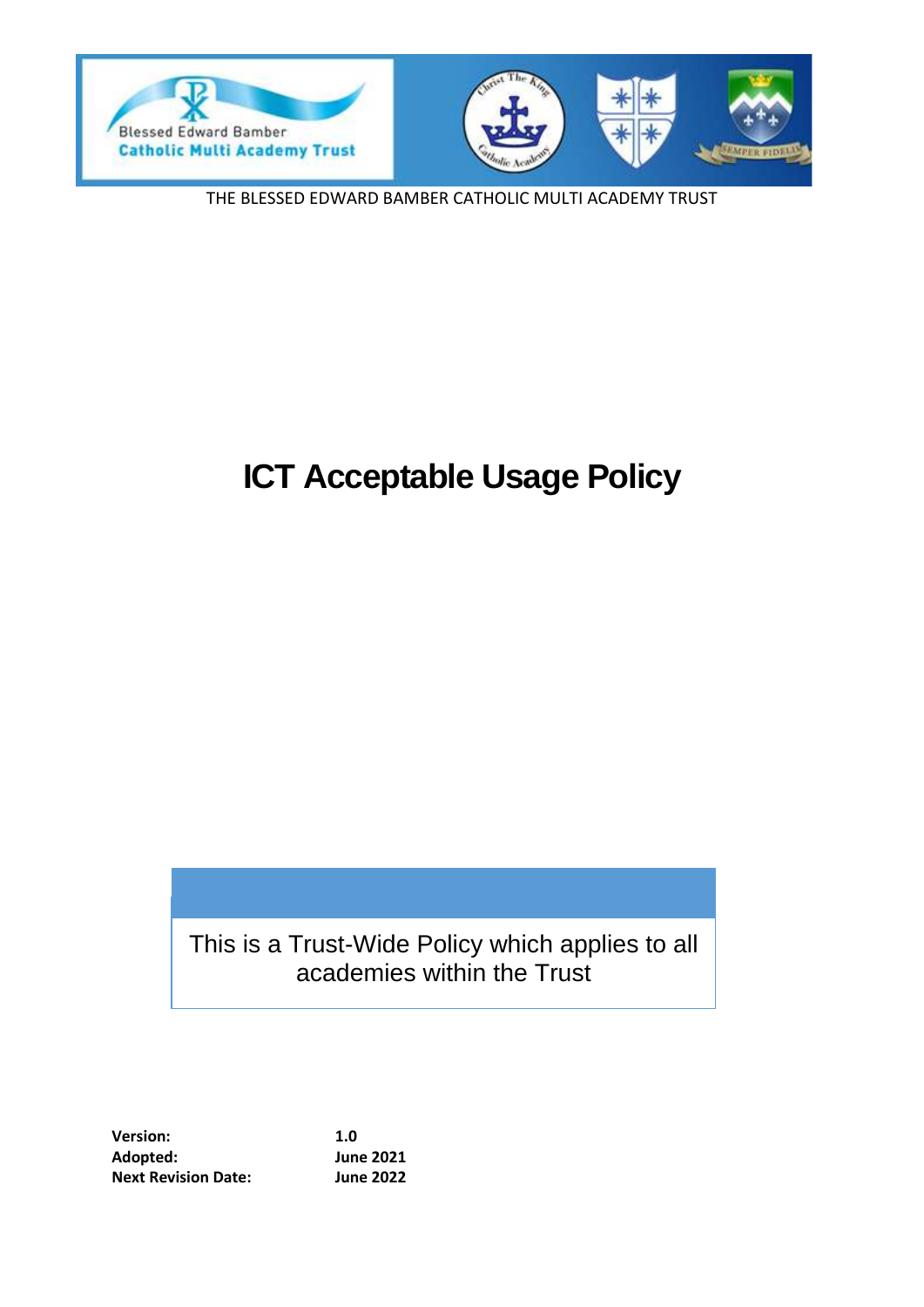#### **Introduction**

BEBCMAT maintains certain policies with regard to the use and security of its computer systems, including the network. The below sets out the overview Acceptable Use Policy across the trust but specific pupil and staff expectations can be found in Appendices 1 to 3. Appendixes are to be read in conjunction, and in their entirety, with the overview provided below with all users expected to be familiar with these policies and their content.

Network Security and Privacy Policies

- All users should be aware that the trust monitors and filters internet access. Additionally the trust may also monitor file access, keystrokes and screen images.
- Unauthorised attempts to gain privileged access or access to any account or system not belonging to you on any trust system are not permitted
- Computer and network accounts provide access to personal, confidential data. Therefore, individual accounts cannot be transferred to or used by another individual. Sharing accounts or passwords is not permitted
- Each user is responsible for the proper use of his or her account and any activity conducted within it. This includes choosing safe secure passwords and protecting them accordingly
- No trust system or network may be used as a vehicle to gain unauthorised access to other systems
- Any user who finds a possible security lapse on any trust system or network must report it to the system administrators. To protect your files and the system, don't attempt to use a system under these conditions until a system administrator has investigated the problem
- All users should be aware that the system administrators conduct periodic checks of trust systems and networks, including password checks. Passwords must adhere to the trust password complexity requirements and any user found to have a weak password will be required to choose a secure password during the next login process
- User files on the trust servers are kept as private as possible. Attempts to read another person's protected files will be treated with the utmost seriousness. The system administrators will not override file protections unless necessary in the course of their duties, and will treat the contents of those files as private information at all times

#### **Network and Computing Usage Policies**

- No trust system or network may be used for any purpose or in a manner that violates trust regulations or constitutes a legal offence
- Please keep in mind that many people use trust systems and networks for daily work. Obstructing this work by consuming gratuitously large amounts of system resources (disk space, CPU time, print quotas and network bandwidth) or by deliberately crashing the machine(s) will not be tolerated
- Use of any trust system by outside individuals or organisations requires special permission from the Network Manager or technical team
- Use of trust systems or networks for commercial purposes, except where explicitly approved, is strictly prohibited
- Any attempt to vandalise or steal ICT equipment will be treated with the utmost severity
- Users must not attempt to use or install any software not authorised by the trust
- Copying, storing, displaying, or distributing copyrighted material using trust systems or networks without the express permission of the copyright owner, except as otherwise permitted under the copyright law, is prohibited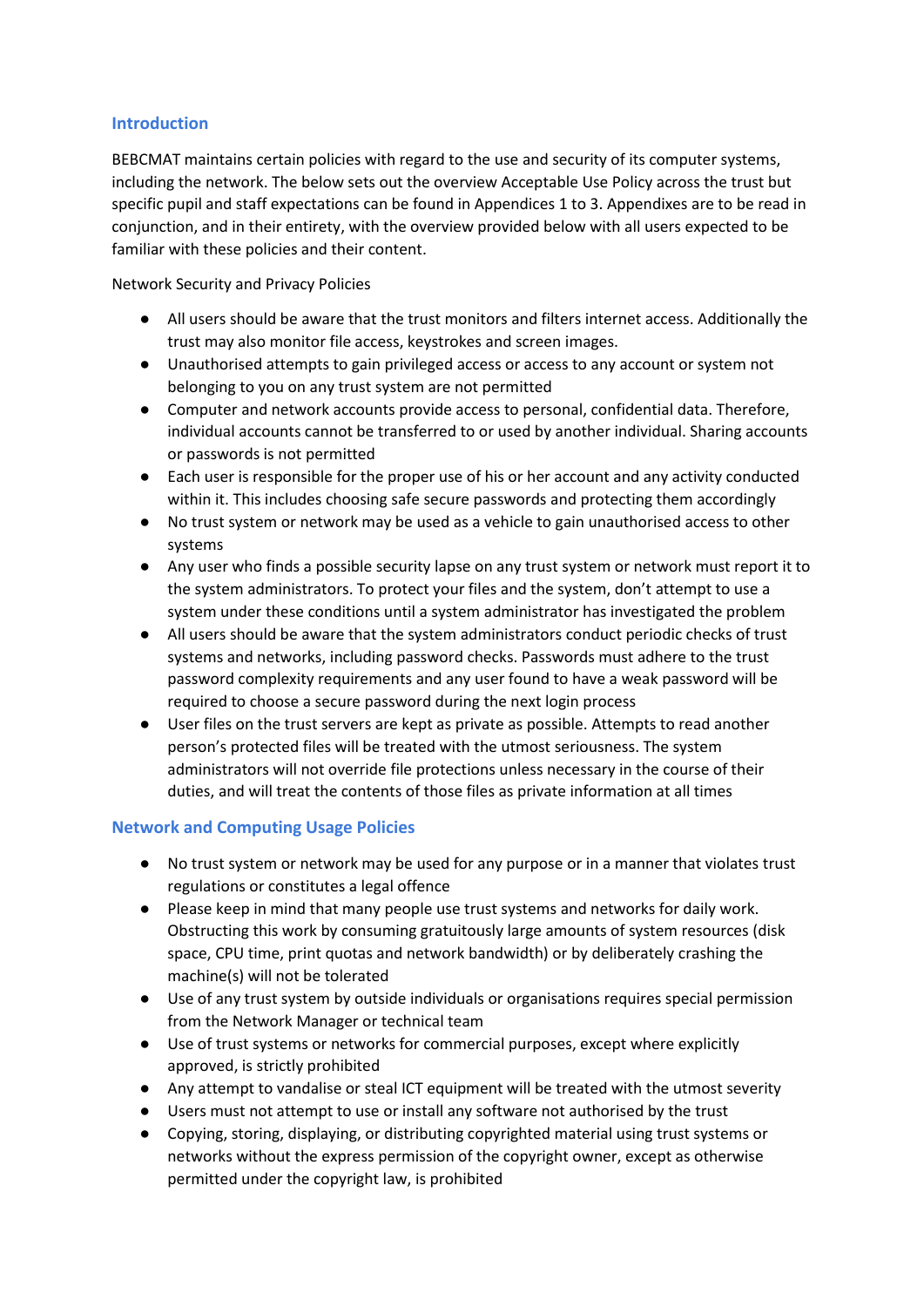#### **Portable Device Usage Policies**

- Users must obtain permission from a system administrator before connecting any portable equipment to the network
- All laptops connecting to a trust domain must have the managed Anti-Virus client installed and configured to automatically update from the central update server. Any personal devices connecting to the Academy wireless network must have adequate Anti-Virus protection
- Users are permitted to configure their laptops for Internet access at home but are required to frequently connect to the trust network to ensure that they check in with the licence server and relevant updates are applied
- Devices provided to staff are for use by the assigned member of staff only and remain the property of the trust
- All devices provided to staff must be kept securely at all times. The expectation is that when not in use, including when taken home, that devices are locked away securely to prevent theft

#### **Email Usage Policies**

- No Email may be sent or forwarded through a trust system or network for an illegal or criminal purpose
- Electronic mail, like user files, is kept as private as possible. Attempts to read another person's electronic mail will be treated with the utmost seriousness. The administrators of email systems will not read mail unless necessary in their duties. Also, there may be inadvertent inspection in the ordinary course of managing and maintaining the computer network and in carrying out other day-to-day activities
- Users should be aware that their "deletion" of electronic information will often not erase such information from the system's storage until it is overwritten with other data and it may, in any case, still reside in the trusts network either on various backup systems or in other forms, and even if erased, may still exist in the form of printouts
- Nuisance E-mail messages or other online messages such as chain letters, obscene, harassing, or other unwelcome messages are prohibited
- Unsolicited emails to multiple users are prohibited
- The trust reserves the right to refuse Email and other connections from outside hosts that send unsolicited, mass or commercial messages, or messages that appear to contain viruses to specific academy or other users, and to filter, refuse or discard such messages.

#### **Limitations of Liability**

The trust is NOT responsible for any loss or damage to users' data or disks or for any other problems incurred as a result of using its ICT services, whether the cause originates with the user (for example, misuse of equipment, work left unattended, etc.) or from another source (for example, computer viruses, equipment malfunction, etc.).

Violations of these policies may result in the immediate suspension of computer accounts and network access pending investigation of circumstances and may lead to their eventual revocation. Serious violations of the policy will be referred directly to the appropriate authorities; unauthorised use of trust computing facilities can be a criminal offence. The penalties may be as severe as suspension, dismissal or exclusion for an individual and/or criminal prosecution.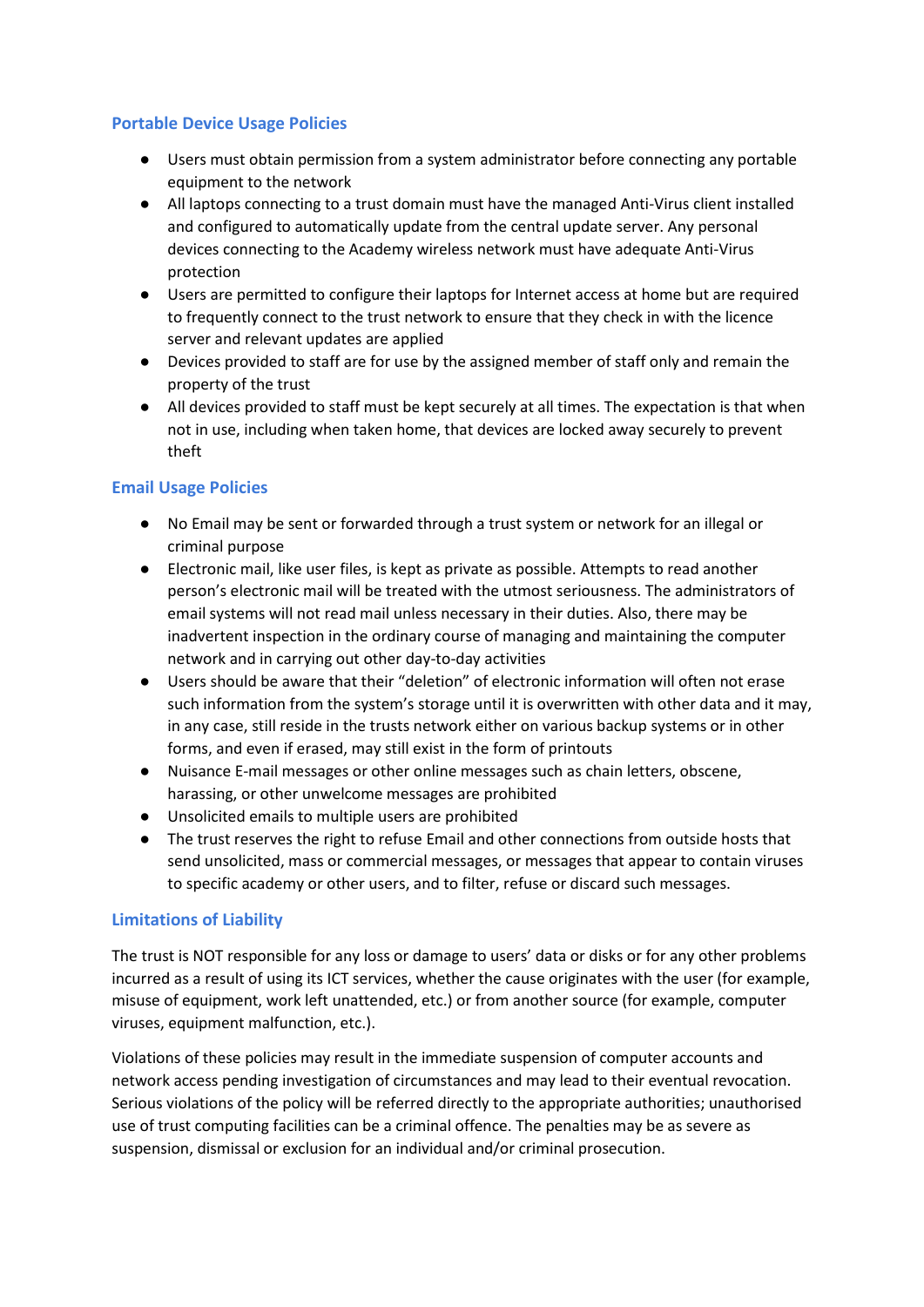## **Appendices 1 – Pupil Acceptable Use Policy for Younger Pupils (Primary Academy)**

It is clear that complex policies may not be suitable for pupils of a young age. It is important that pupils in a Primary Academy setting are all aware of their requirements as below to ensure they stay safe when using devices:

- I will ask a teacher or suitable adult if I want to use the computers/tablets
- I will only use activities that a teacher or suitable adult has told or allowed me to use
- I will take care of computers/tablets and other equipment
- I will ask for help from a teacher or suitable adult if I am not sure what to do or if I think I have done something wrong
- I will tell a teacher or suitable adult if I see something that upsets me on the screen
- I know that if I break the rules I might not be allowed to use a computer/tablet

### **Appendices 2 – Pupil Acceptable Use Policy for Older Pupils (Secondary Academy)**

Digital technologies have become integral to the lives of children and young people, both within schools and outside school. These technologies are powerful tools, which open up new opportunities for everyone. These technologies can stimulate discussion, promote creativity and stimulate awareness of context to promote effective learning. Young people should have an entitlement to safe access to these digital technologies.

This acceptable use policy is intended to ensure:

- that young people will be responsible users and stay safe while using the internet and other digital technologies for educational, personal and recreational use.
- that school systems and users are protected from accidental or deliberate misuse that could put the security of the systems and will have good access to digital technologies to enhance their learning and will, in return, expect the students/pupils to agree to be responsible users.

For my own personal safety

- I understand that the academy will monitor my use of the systems, devices and digital communications.
- I will keep my username and password safe and secure I will not share it, nor will I try to use any other person's username and password. I understand that I should not write down or store a password where it is possible that someone may steal it. My passwords will be secure and using best practice with regards to complexity
- I will be aware of "stranger danger", when I am communicating on-line.
- I will not disclose or share personal information about myself or others when on-line (this could include names, addresses, email addresses, telephone numbers, age, gender, educational details, financial details etc.)
- If I arrange to meet people off-line that I have communicated with on-line, I will do so in a public place and take an adult with me.
- I will immediately report any unpleasant or inappropriate material or messages or anything that makes me feel uncomfortable when I see it on-line.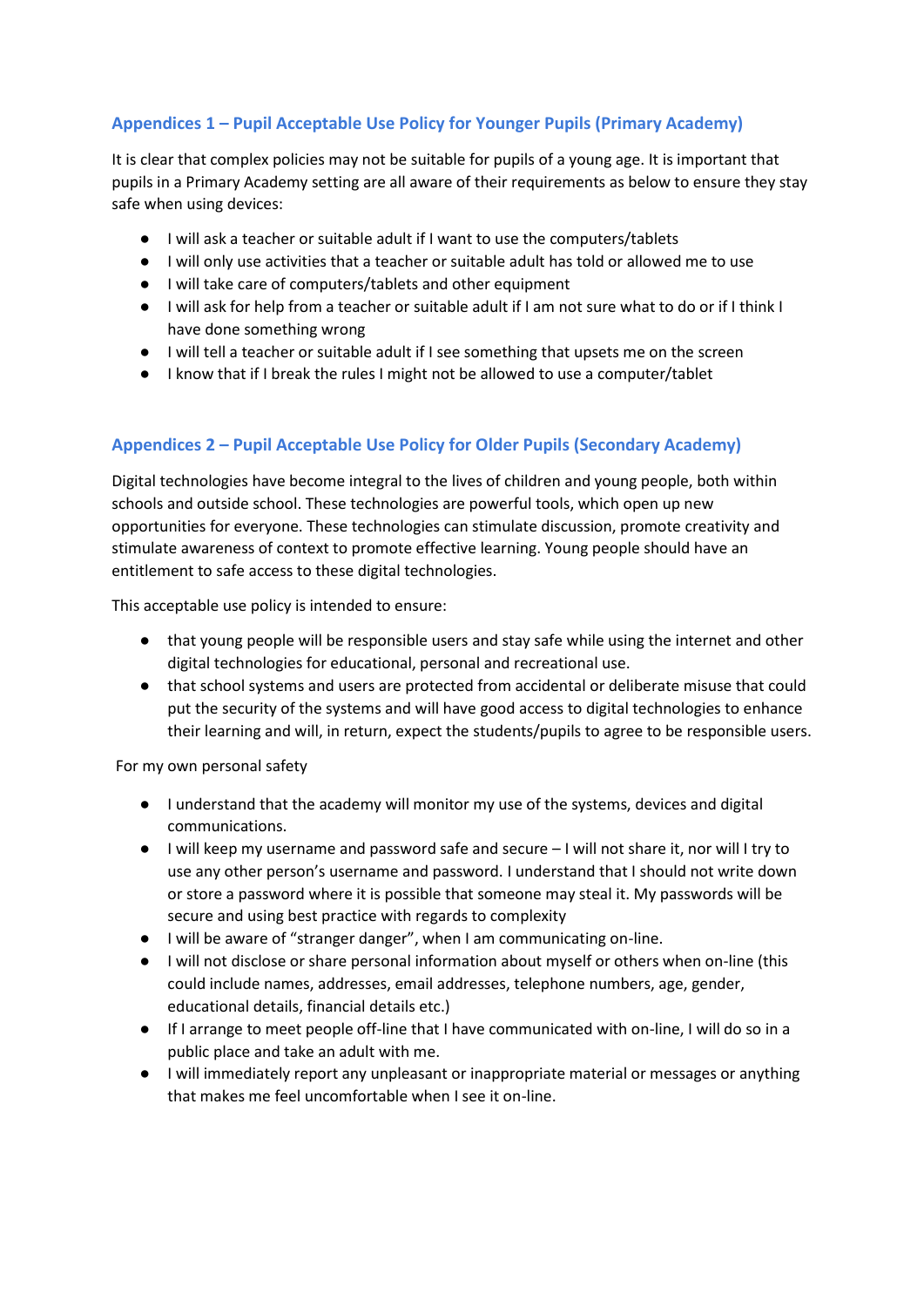I understand that everyone has equal rights to use technology as a resource and:

- I understand that the trust systems and devices are primarily intended for educational use and that I will not use them for personal or recreational use unless I have permission.
- I will not try (unless I have permission) to make large downloads or uploads that might take up internet capacity and prevent other users from being able to carry out their work.
- I will not use the trust systems or devices for on-line gaming, on-line gambling, internet shopping, file sharing, or video broadcasting (e.g. YouTube), unless I have permission of a member of staff to do so

I will act as I expect others to act toward me:

- I will respect others' work and property and will not access, copy, remove or otherwise alter any other user's files, without the owner's knowledge and permission.
- I will be polite and responsible when I communicate with others, I will not use strong, aggressive or inappropriate language and I appreciate that others may have different opinions.
- I will not take or distribute images of anyone without their permission.
- I recognise that the trust has a responsibility to maintain the security and integrity of the technology it offers me and to ensure the smooth running of the trust academies:
- I will only use my own personal devices (mobile phones/USB devices etc.) in school if I have permission. I understand that, if I do use my own devices in the academy, I will follow the rules set out in this agreement, in the same way as if I was using school equipment.
- I understand the risks and will not try to upload, download or access any materials which are illegal or inappropriate or may cause harm or distress to others, nor will I try to use any programmes or software that might allow me to bypass the filtering/security systems in place to prevent access to such materials.
- I will immediately report any damage or faults involving equipment or software, however this may have happened.
- I will not open any hyperlinks in emails or any attachments to emails, unless I know and trust the person/organisation who sent the email, or if I have any concerns about the validity of the email (due to the risk of the attachment containing viruses or other harmful programmes)
- I will not install or attempt to install or store programmes of any type on any school device, nor will I try to alter computer settings.
- I will only use social media sites with permission and at the times that are allowed

When using the internet for research or recreation, I recognise that:

- I should ensure that I have permission to use the original work of others in my own work
- Where work is protected by copyright, I will not try to download copies (including music and videos)
- When I am using the internet to find information, I should take care to check that the information that I access is accurate, as I understand that the work of others may not be truthful and may be a deliberate attempt to mislead me.

I understand that I am responsible for my actions, both in and out of school:

● I understand that the trust also has the right to take action against me if I am involved in incidents of inappropriate behaviour, that are covered in this agreement, when I am out of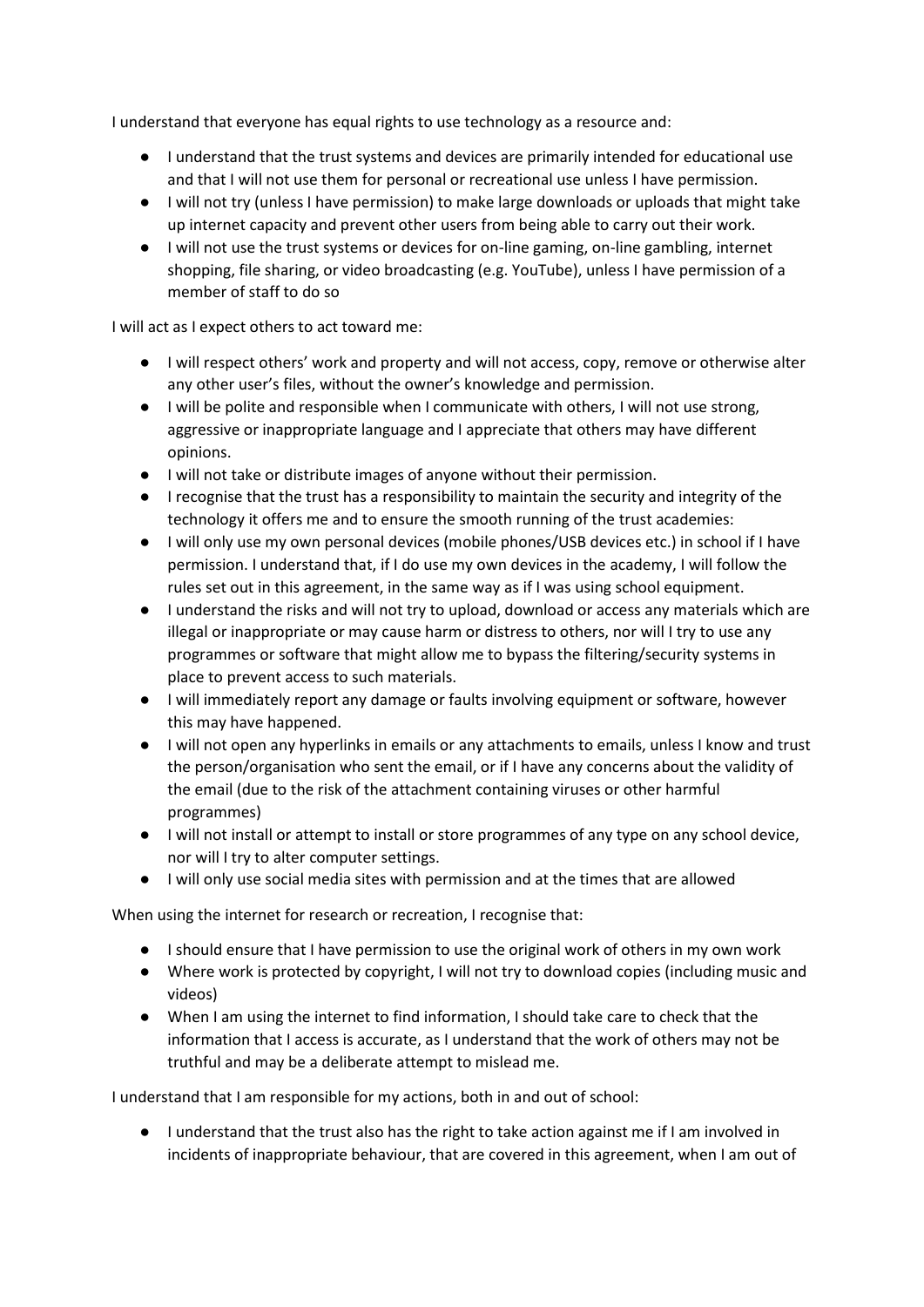school and where they involve my membership of the trust community (examples would be online-bullying, use of images or personal information).

● I understand that if I fail to comply with this acceptable use agreement, I may be subject to disciplinary action. This could result in loss of access to the trust network, detentions, suspensions, contact with parents and in the event of illegal activities involving the police.

I must ensure when using my personal device for accessing any trust data that:

- The operating system and apps are fully supported by the vendor.
- Any software based firewalls are activated and configured correctly according to best practice
- All devices are receiving regular security updates, which includes updates for any applications
- Recommended password requirements are followed as outlined in the ICT Security Policy
- Anti-Malware/Virus software is installed and kept up to date

#### **Appendices 3 – Staff and Volunteer Acceptable Use Policy (All Academies)**

New technologies have become integral to the lives of children and young people in today's society, both within academies and in their lives outside school. The internet and other digital information and communications technologies are powerful tools, which open up new opportunities for everyone. These technologies can stimulate discussion, promote creativity and stimulate awareness of context to promote effective learning. They also bring opportunities for staff to be more creative and productive in their work. All users should have an entitlement to safe access to the internet and digital technologies at all times.

This acceptable use policy is intended to ensure:

- that staff and volunteers will be responsible users and stay safe while using the internet and other communications technologies for educational, personal and recreational use.
- that trust systems and users are protected from accidental or deliberate misuse that could put the security of the systems and users at risk.
- that staff are protected from potential risk in their use of technology in their everyday work.

The trust will try to ensure that staff and volunteers will have good access to digital technology to enhance their work, to enhance learning opportunities for pupils learning and will, in return, expect staff and volunteers to agree to be responsible users.

I understand that I must use trust systems in a responsible way, to ensure that there is no risk to my safety or to the safety and security of the systems and other users. I recognise the value of the use of digital technology for enhancing learning and will ensure that pupils receive opportunities to gain from the use of digital technology. I will, where possible, educate the young people in my care in the safe use of digital technology and embed online safety in my work with young people.

For my professional and personal safety:

- I understand that the trust will monitor my use of the school digital technology and communications systems.
- I understand that the rules set out in this agreement also apply to use of these technologies (e.g. laptops, email, VLE etc.) out of school, and to the transfer of personal data (digital or paper based) out of school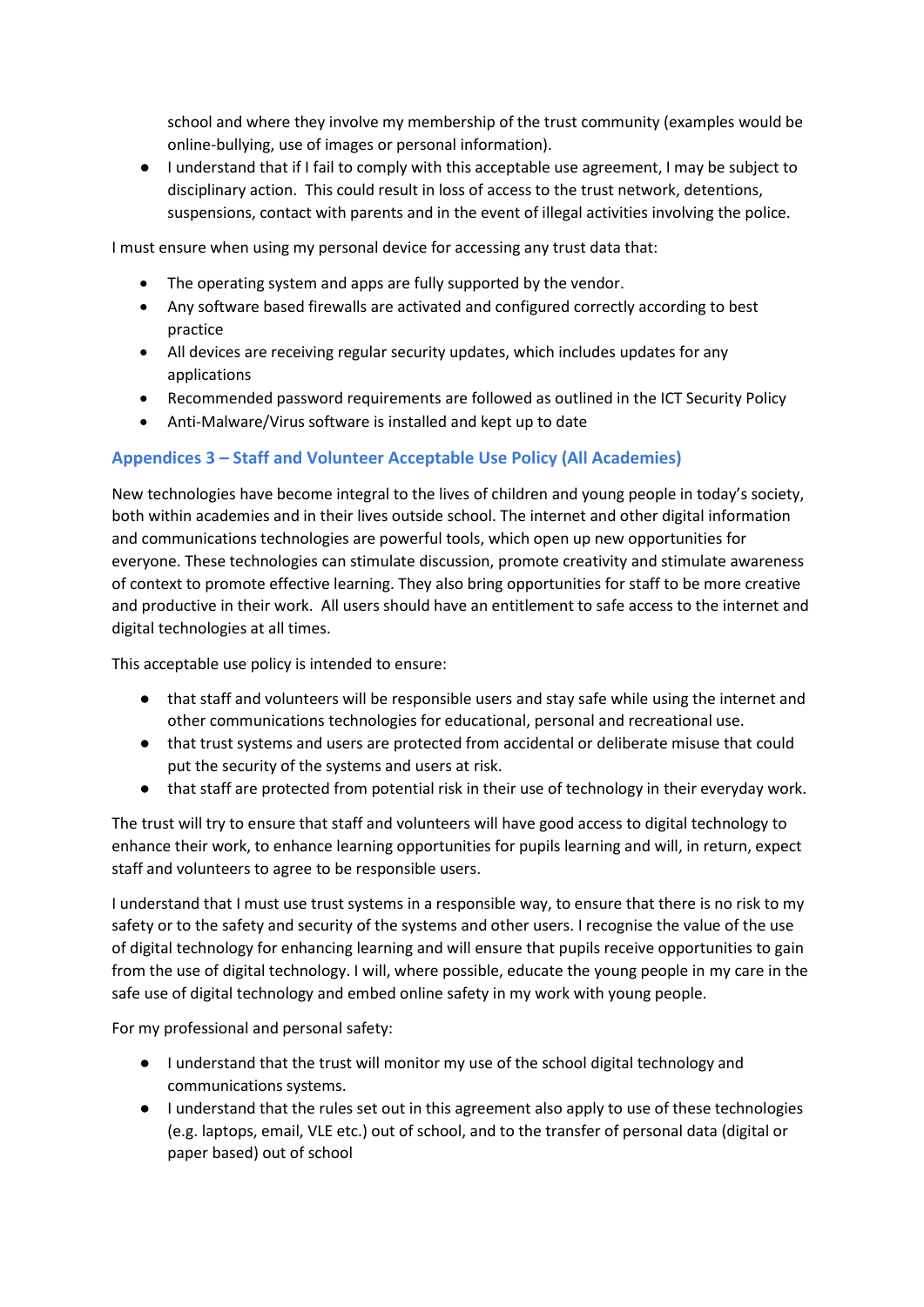- I understand that the trust digital technology systems are primarily intended for educational use and that I will only use the systems for personal or recreational use within the policies and rules set down by the trust.
- I will not disclose my username or password to anyone else, nor will I try to use any other person's username and password. I understand that I should not write down or store a password where it is possible that someone may steal it.
- I will immediately report any illegal, inappropriate or harmful material or incident, I become aware of, to the appropriate person.
- I will be professional in my communications and actions when using trust systems:
- I will not access, copy, remove or otherwise alter any other user's files, without their express permission.
- I will communicate with others in a professional manner, I will not use aggressive or inappropriate language and I appreciate that others may have different opinions.
- I will ensure that when I take and/or publish images of others I will do so with their permission and in accordance with the trusts policy on the use of digital/video images. I will not use my personal equipment to record these images, unless I have permission to do so. Where these images are published (e.g. on the school website/VLE) it will not be possible to identify by name, or other personal information, those who are featured.
- I will only use social networking sites in school in accordance with the trust policies
- I will only communicate with pupils and parents/carers using official school systems. Any such communication will be professional in tone and manner
- I will not engage in any on-line activity that may compromise my professional responsibilities.
- The trust have the responsibility to provide safe and secure access to technologies and ensure the smooth running of the academy:
- When I use my mobile devices in school, I will follow the rules set out in this agreement, in the same way as if I was using trust equipment. I will also follow any additional rules set by the trust about such use. I will ensure that any such devices are protected by up to date antivirus software and are free from viruses
- I will not use personal email addresses on the school/academy ICT systems
- I will not open any hyperlinks in emails or any attachments to emails, unless the source is known and trusted, or if I have any concerns about the validity of the email (due to the risk of the attachment containing viruses or other harmful programmes)
- I will ensure that my data is regularly backed up.
- I will not try to upload, download or access any materials which are illegal (child sexual abuse images, criminally racist material, terrorist or extremist material, adult pornography covered by the Obscene Publications Act) or inappropriate or may cause harm or distress to others. I will not try to use any programmes or software that might allow me to bypass the filtering/security systems in place to prevent access to such materials.
- I will not try (unless I have permission) to make large downloads or uploads that might take up internet capacity and prevent other users from being able to carry out their work.
- I will not install or attempt to install programmes of any type on a machine, or store programmes on a computer, nor will I try to alter computer settings, unless this is allowed in trust policies
- I will not disable or cause any damage to trust equipment, or the equipment belonging to others.
- I will only transport, hold, disclose or share personal information about myself or others, as outlined in the trust Data Policy (or other relevant policy). Where digital personal data is